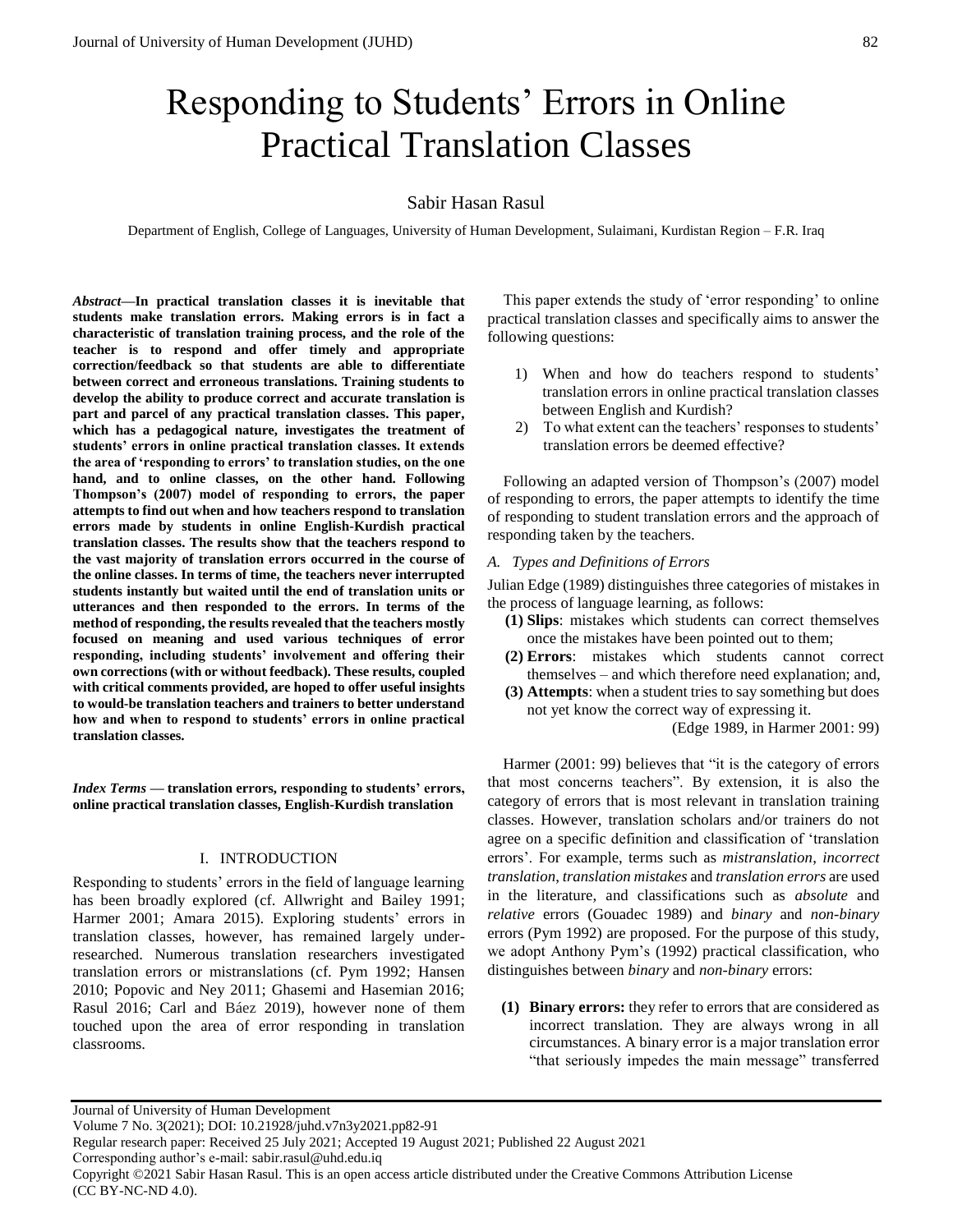from the source language (SL) to the target language (TL) (Williams 2004: 6). Consider translating داكشانی ئابووری] economic incline] as *economic downfall*, in Example 11 below, which is a binary error.

**(2) Non-binary errors:** they refer to errors that are not absolutely wrong, but they can be replaced by more appropriate alternatives and translation options. They are wrong to some extent and/or in some circumstances.<br>Consider translating *embezzlement* as  $\overrightarrow{c}$ Consider translating *embezzlement* as [corruption], which is inaccurate because not all types of corruption are embezzlements. A more accurate option would be ئیختیالس **-** a loanword from Arabic which is commonly used in the Kurdish legal language.

#### *B. Online Practical Translation Classes*

The Covid-19 pandemic has affected many aspects of life, especially social, commercial and educational. This has led many educational institutions worldwide to adopt online teaching fully or partially. Likewise, the Kurdistan Regional Government's Ministry of Higher Education and Scientific Research proposed a blended method of teaching, in which lessons are delivered partly on campus and partly online. The online classes are meant to be live classes (using online platforms such as Zoom) to allow student interaction and are recorded to be available for students' later use in the form of video clips.

Online translation courses are said to "have peculiar epistemological and pedagogical characteristics which differ from those available in conventional teaching settings" (Ismail *et al.* 2019: 176). When teaching online, teachers usually do not have access to a whiteboard to make notes and explanations. Typing on computer and sharing screen with students is a feasible solution, however it is both distracting and timeconsuming. In the chosen lessons, the teachers share the textual material (the source text to be translated) with students on screen and depend on oral communication to do the translation practice. Therefore, both students' errors and teacher's responses are oral in nature.

#### II. MATERIAL AND METHODOLOGY

The material used in the research consists of three recorded video clips of online practical translation classes between English and Kurdish at the undergraduate level. Each video is approximately 40 minutes in length. Two video clips are produced in the English Department of the University of Human Development, and the other one is produced at the Translation Department of Cihan University. Consent is taken to use the video clips for the purpose of this study. Details of the videos are given below:

### **Lesson 1:**

**Topic:** Translation of legal texts (English into Kurdish) **Course:** Translation Practice II (Department of English, University of Human Development). **Level:** Semester 7

# **Lesson 2:**

**Topic:** Translation of economics texts (Kurdish into English)

**Course:** Translation Practice II (Department of English, University of Human Development). **Level:** Semester 7

#### **Lesson 3:**

**Topic:** Translation of general texts (English into Kurdish) **Course:** Translation from English into Kurdish IV (Department of Translation, Cihan University). **Level:** Semester 6

As for the methodology, the study is based on 'class observation'. The process involves watching the video clips of the lessons thoroughly, detecting and noting down errors made by students, and checking whether the teacher responds to the errors. If so, noting down when and how the teachers respond to each error. All the errors detected, along with teacher responses, are documented in a table (see Appendix 1). The table contains the source text utterance, followed by student's translation (in which the error occurs), followed by the teacher's correction/response, with the area of question being underlined, as demonstrated below.

| <b>ST</b> (Kurdish)                                       | <b>TT</b> with error<br>(English)                                                     | Teacher's<br>correction/respons                                                  |
|-----------------------------------------------------------|---------------------------------------------------------------------------------------|----------------------------------------------------------------------------------|
| …ئابوورى دادەكشىن و<br>دمييته هۆكارى<br>بەرزبوونەوەي نرخى | the economy will<br>decline which results<br>in a rise in the price of<br>facilities. | the economy will<br>decline which<br>results in a rise in<br>the price of goods. |

The errors are classified into binary errors and non-binary translation errors based on Pym's (1992) translation error categorization. The example above is designated as an instance of binary translation error, because the two terms كااڵ*] goods]* and *facilities* are essentially different.

To systematically classify the types of student errors and teacher responses, a specific form is used (see Appendices 2, 3 and 4). The form is adapted from Geoff Thompson's (2007) model of 'Responding to Errors' used in Classroom Observation course, MA in TESOL, School of English, University of Liverpool. The model is essentially devised to investigate oral errors in language learning classes. In this study, the model is adapted to oral errors in online practical translation classes. The first part of the form focuses on the time and method of responding to student errors. As far as the time is concerned, teachers have three options:

**(1) Interrupt students:** it is normally discouraging to interrupt students while they answer a question or make a contribution in class. "Interrupting the learner in midsentence… could eventually inhibit his/her willingness to speak in class at all" (Allwright and Bailey 1991: 103).

**(2) Delay to end of student's utterance:** this is a more effective way of responding to student errors, which allows the leaner to contribute to the lesson confidently without being interrupted.

**(3) Delay to end of activity:** this usually happens in the case of pairwork or groupwork activities. When the teacher hears an error, he/she can wait until the end of the activity and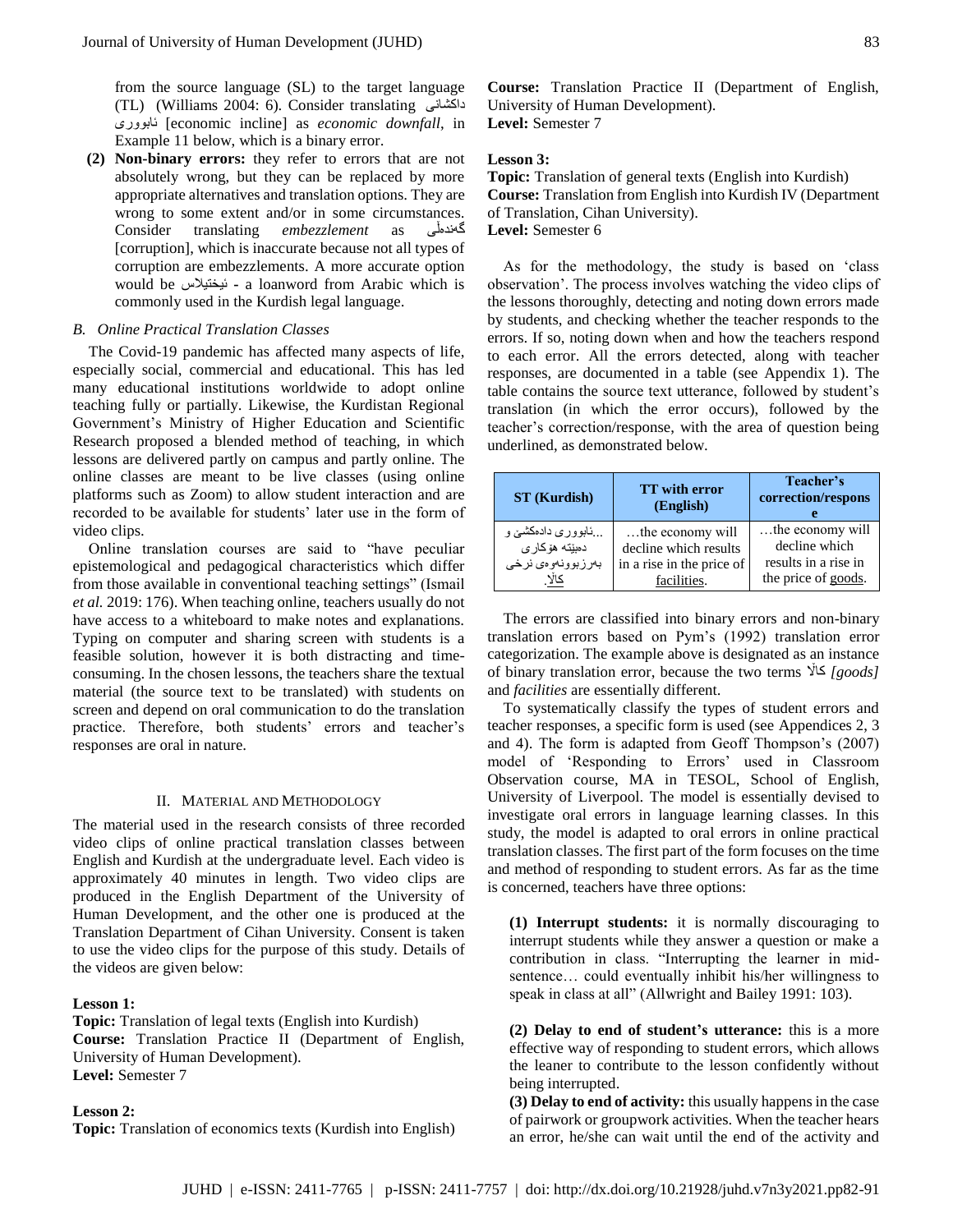then provide necessary correction/feedback. "With regard to fluency activities, the usual advice is to delay feedback until the end of the activity so as to avoid interrupting the student's flow of speech" (Kostić-Bobanović 2007: 379).

Regarding the method of responding to errors, the model proposes six possible techniques, as follows:

**(1) Mirror with correction:** this is an indirect way of correcting student errors; after a student makes an error, the teacher repeats the utterance in a correct form.

**(2) Get student to correct:** this is what Thornbury terms 'finger-coding', which involves repeating the utterance and stop in the place where the error has been made and give the student the chance of self-correction (Thornbury 1999: 117).

**(3) Asking other student(s) to correct:** when an error occurs and the individual student cannot correct himself/herself, the teacher can ask other students to help out and answer correctly. This can be both advantageous and disadvantageous. On the one hand, this leads to more contribution and coordination among students. On the other hand, there are always some students in the class who may not feel well to receive correction from classmates as this may create a sense of inferiority. Such a risk can be mitigated if the teacher establishes a tone of cooperation and coordination in the class.

**(4) Offer correction with feedback:** offering direct correction by the teacher is a simple way of responding to errors but not an effective one. However, this can be enhanced when followed by necessary feedback to draw students' attention to the nature of the error.

**(5) Offer correction without feedback:** this is arguably the least effective way of correcting student errors. Since in this technique student's attention is not drawn, there is always the possibility that the student will repeat the same error.

**(6) Ignore:** This occurs when the teacher simply chooses not to respond to a student error. At the first glance, the idea of ignoring student errors in class seems to be a negative and dispreferred technique. It is, however, fully accepted for the teacher to ignore some errors depending on the purpose of the activity. For instance, in a communicative class where the content is of utmost importance, errors in grammar can be tolerated.

The second part of the model sheds light on the context in which an error is made and responded to, specifically highlighting whether the focus of the class is on the form or content. To adapt the model to translation classes, the criteria is modified to cover 'form' and 'meaning'. The 'form' is concerned with errors in linguistic and grammatical structures of language (which can be corrected by the teacher overtly or covertly), whereas 'meaning' is concerned with errors in the message (which can be accepted or rejected by the teacher).

# III. ANALYSIS AND DISCUSSION

Although there are differences in error responding among the three chosen lessons, the study is more concerned with results as a whole, rather than results of individual lessons or teachers. Therefore, the results will be dealt with collectively in terms of the time and manner of teacher responding as well as the focus of teachers' correction/feedback.

# *A. Time of Responding to Student Errors*

In total, 51 translation errors occurred in the data. In terms of time, the teachers responded to 43 translation errors at the end of utterances or translation units. The remaining translation errors (8 instances) are simply ignored by the teachers. That is, teachers have not interrupted students instantly, nor have they delayed the respond/feedback to the end of activity. The reason for this might be the fact that the teachers carried out the translation based on translation units, which could be a single word or an utterance. Moreover, no pairwork or groupwork activity is done to delay response to the end of activities. While teaching online, it is difficult to do pairwork or groupwork activities.

#### *B. Method of Responding to Student Errors*

As the results reveal, the teachers responded to the vast majority of errors made by students (84%), using a variety of techniques as shown in Figure 1 below. The least frequent technique is 'mirroring with correction', whereas the most frequent is 'offering correction without feedback'. It is concerning that in one-third of occurrences students are corrected but not provided with feedback. Appropriate feedback can axiomatically contribute to more effective learning. It is also concerning that a considerable proportion of errors (16%) are simply ignored by the teachers.



Fig. 1. *Percentages of different techniques of error responding in the data*

**(1) Mirror with correction:** only on two occasions, the teachers mirrored with correction. Consider the following example, in which the student mistakenly translated *receipt* as لیست] list], and the teacher repeated the translation in a correct form:

# **Example 1:**

**ST:** *Make sure that you get a receipt for the payment you make.* دڵنیابه كه لیستی پارهدانهكه وهردهگریت. **:error Student** دڵنیابه كه پسولهی پارهدانهكه وهردهگریت. **:correction Teacher**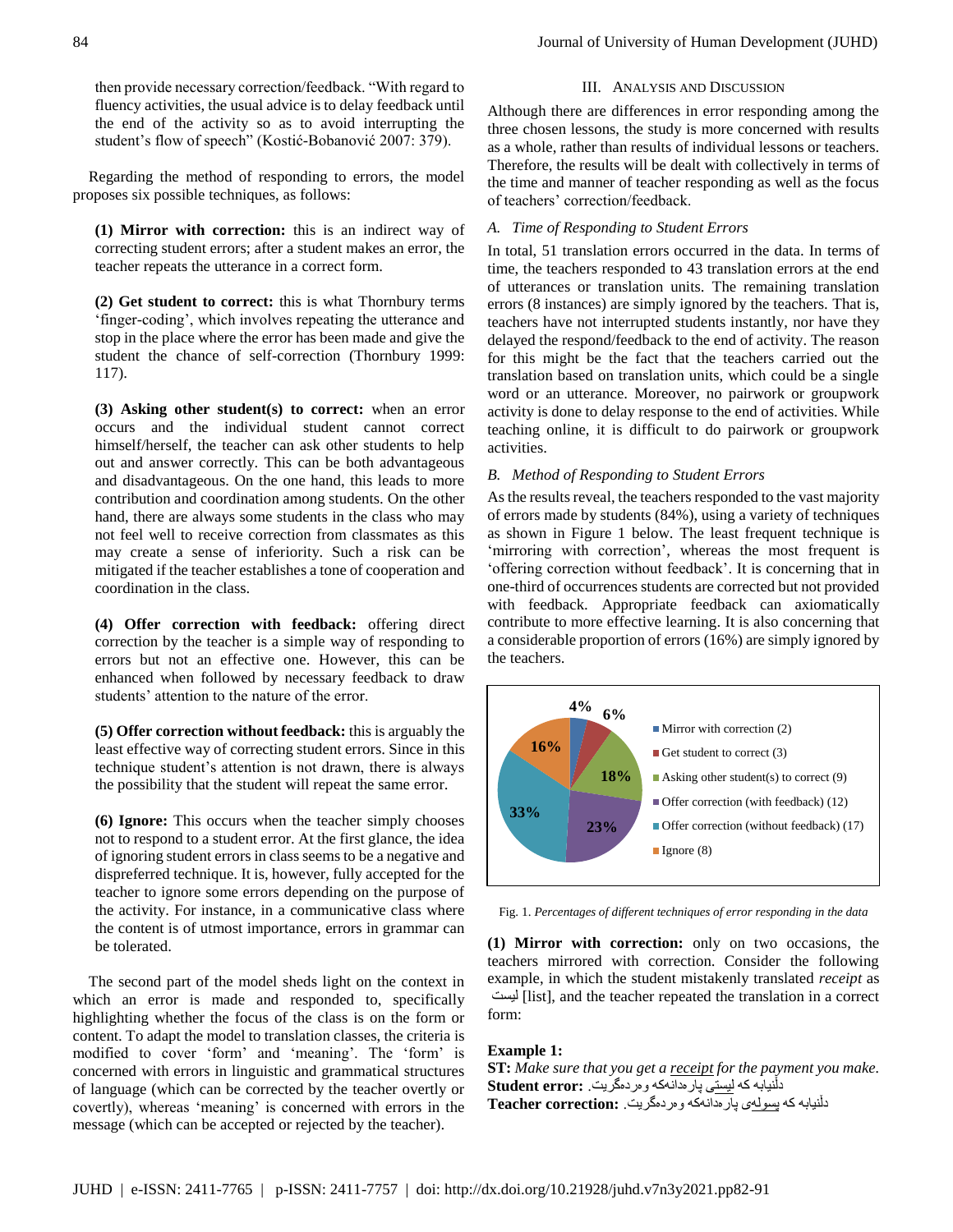Likewise, when a student made a seemingly minor error translating *their child* as منداڵهكانی] his children], in the example below, the teacher mirrored with correct translation. Moreover, the teacher explained that the text talks about *a child* rather than *children*.

# **Example 2:**

| ST: he was trying to get custody of their child.                                 |
|----------------------------------------------------------------------------------|
| هەرلدەدات سەرپەرشتى <u>مندالەكانى</u> بەدەست بێنێت.               Student error: |
| هەولْيدەدا سەرپەرشتى مندالْەكەيان بەدەست بێنێت. :Teacher correction              |

According to Newmark (1988: 85), it is sometimes acceptable to make a shift from singular to plural or vice versa (e.g. *news* > ههواڵهكان ;*the Kurds* > كورد(. The example above is taken from a legal document and a change from singular to plural in a legal context can potentially be confusing and misleading.

**(2) Get student to correct:** in this technique the teacher helps the student to correct himself or herself, usually by providing some clues. "Students learn more effectively if they are guided in such a way that they eventually correct themselves rather than if they are given the correct version of something straight away" (Gower *et al.* 1995: 165). There are only three instances in the data, where teachers get students to correct their own errors. Consider the example below, in which a student erroneously translated the idiomatic expression 'to remains prisoners of their own anger' by applying literal translation, which resulted in a binary translation error. The teacher got the student to correct herself by giving the clue that, based on the context, there is no 'prisoner' *per se* and expression is rather idiomatic which cannot be rendered literally.

#### **Example 3:**

|                       | <b>ST:</b> The first group remains prisoners of their own anger and    |
|-----------------------|------------------------------------------------------------------------|
| bitterness.           |                                                                        |
| <b>Student error:</b> | گرویی پهکەمی بەندكراوان تورەو داخ لە دلن.                              |
|                       | گروپی یهکهم دهبنه دیلی دهستی تورهیی و کینهی دلیان. Student correction: |

**(3) Asking other student(s) to correct:** This is a possible technique when a student makes an error and the teacher does not want to correct the error straightway. As long as the teacher has established a tone of mutual cooperation in class, he/she can ask other students to offer correction. Consider the following example, in which a student translated خانووبهره as *accommodation*, which is not quite accurate. The teacher asked other students for a more appropriate translation, and another student suggested *real estate,* which is a one-to-one counterpart of Kurdish خانووبهره.

# **Example 4:**

...بهوپێیهی قهیرانی ساڵی 2008 بازاڕه داراییهكان و خانووبهرهی گرتهوه. **:ST Student error:** …because the 2008 crisis affected financial markets and accommodation.

**Student correction:** …because the 2008 crisis affected financial markets and real estate.

Likewise, when a student mistakenly translated سندوقهكانی دڵنیایی as *security funds*, the teacher sought correction from other students. Immediately a student volunteered and accurately

# **Example 5:**

بهشێك له سندوقهكانی دڵنیایی پێشبینی دهكهن له ماوهی دوو ساڵدا پێنج **:ST** واڵتی ئهوروپا مایهپووچ ببن... **Student error:** Some security funds predict that five European

countries will go bankrupt within two years…

**Student correction:** Some insurance funds predict that five European countries will go bankrupt within two years…

**(4) Offer correction with feedback:** teacher correction can be more effective when feedback is offered and students' attention is drawn to the error in question. However, it is crucial that students are not interrupted in mid-sentence but allowed to complete the message they want to deliver. In nearly one-fourth of occurrences the teachers corrected students and offered feedback, as in the two examples below:

#### **Example 6:**

**ST:** *The claimant must let the court know before the eviction is due to take place.*

پێویسته سكااڵكار بهێڵێت دادگا بزانێت پێش ئهوهی **:error Student** چۆڵكردنهكه جێبهجێبكرێت... پێویسته سكااڵكار دادگا ئاگاداربكاتهوه پێش ئهوهی **:correction Teacher** چۆڵكردنهكه جێبهجێبكرێت...

Here, the teacher not only offered correction, but also provided feedback, saying "do not use literal translation in this particular case, because 'to let… know' is an idiom, which means ئاگاداركردنهوه] to inform]". In fact, some idioms can be translated literally, which involves "the replacement of an SL idiom by a TL idiom which has roughly the same meaning and linguistic form" (Rasul 2018: 124). However, as Baker (2018: 71) states, "this kind of match can only occasionally be achieved". In the majority of cases, "the real danger comes in translating an idiom literally, since the result will usually be nonsense on the receptor language" (Larson 1998: 126).

#### **Example 7:**

**ST:** *Spousal Abuse: physical, sexual, or psychological violence…*

| <b>Student error:</b>      | <u>خپانەتى ھاوسەريى:</u> توندوتيژى جەستەيى و سێکسى و |
|----------------------------|------------------------------------------------------|
|                            | دەروونى                                              |
| <b>Teacher correction:</b> | <u>توندوتیژی هاوسەریی:</u> توندوتیژی جەستەیی و       |
|                            | سێکسی و دەروونى                                      |

When the teachers asked students to translate the legal term *spousal abuse* in the example above, a student volunteered and translated it as هاوسهریی خیانهتی] spousal infidelity], which is a binary translation error. The teacher rejected the translation and explained the meaning of each of the two words in a bid to offer his own translation, saying "No, *abuse* is a kind of violence and *spousal* refers to partners, i.e. husband and wife. Therefore, *spousal abuse* can be translated as هاوسهریی توندوتیژی] spousal violence]". Since Kurdish does not have a ready equivalent to the term abuse, it is normally translated by generalization as .[violence] توندوتیژی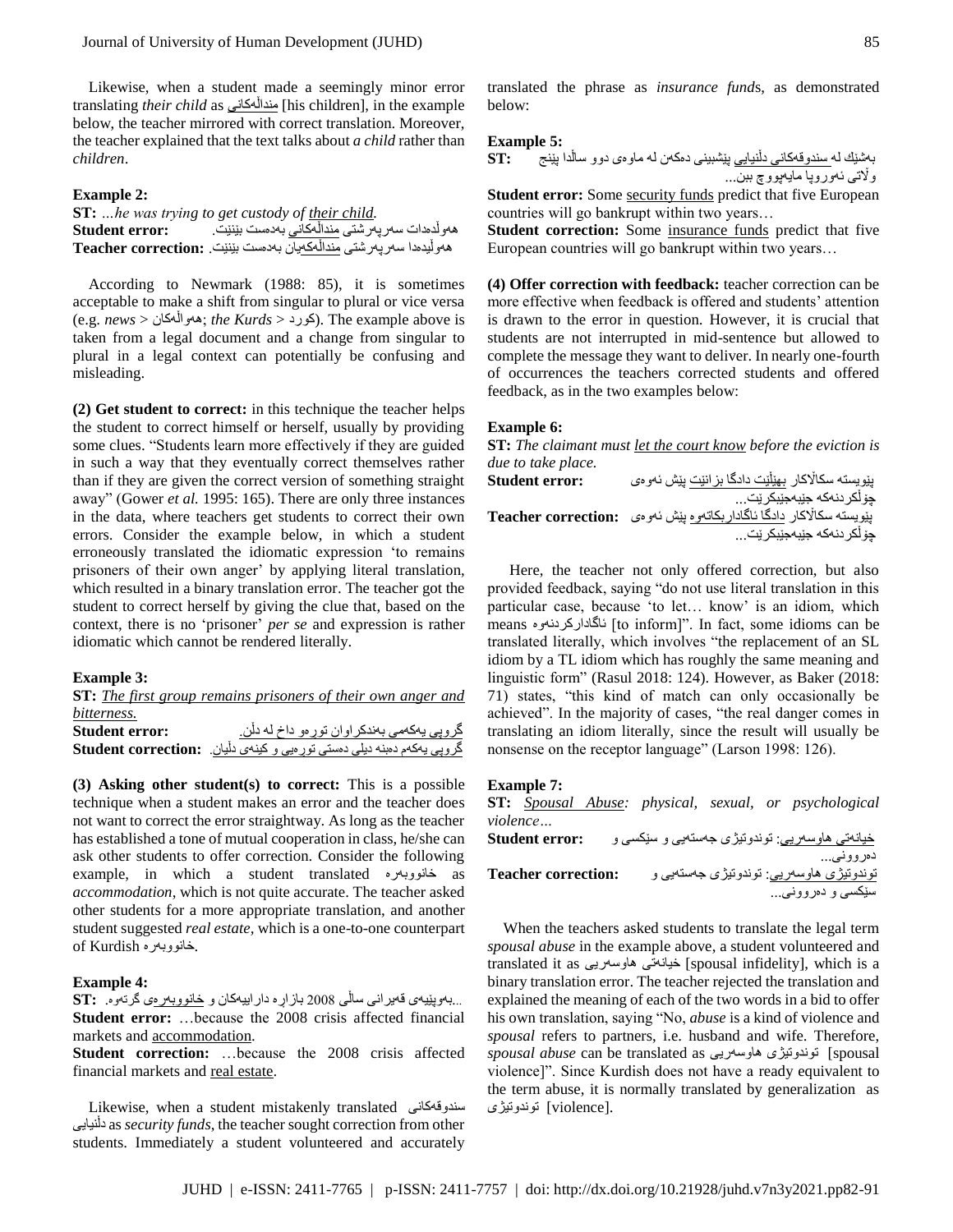**(5) Offer correction without feedback:** this is a quick and timesaving technique of responding to student errors, however it does not have a long-lasting effect. With 17 occurrences (33%), offering correction without feedback is by far the most frequent technique implemented by the teachers. This might be ascribed to the inherent nature of online teaching, in which "feedback to students can be a lengthy and challenging process" (Lewis and Abdul-Hamid 2006: 91). Below are two instances in which the teachers offered correction without further elaboration:

# **Example 8:**

...ئابووری دادهكشێ و دهبێته هۆكاری بهرزبوونهوهی نرخی كااڵ. **:ST Student error:** …the economy will decline which results in a rise in the price of facilities.

**Teacher correction:** …the economy will decline which results in a rise in the price of goods.

Here, the teacher could foster the correction by explaining the difference between *facilities* and *goods* - while the former refers to services or amenities, the latter refers to merchandise or possessions.

# **Example 9:**

**ST:** *Cybertheft: the act of using an online service… to steal someone else's property…*

دزینی زانیاری: بهكارهێنانی خزمهتگوزاریهكی ئۆنالین... **:error Student** بۆ دزینی شتی كهسانی دیكه... دزی ئهلكترۆنی: بهكارهێنانی خزمهتگوزاریهكی **:correction Teacher** ئۆنالین... بۆ دزینی شتی كهسانی دیكه...

**(6) Ignore:** there are 8 occurrences of student errors (16%) where the teachers simply chose not to respond to students' errors. The danger of ignoring students' errors is that they do not even know they have made a mistake, and they are likely to repeat the same mistake(s) feeling that what they produce is correct. The teacher did not correct or respond to a student when she rendered *cybertheft* as هاككردن] hacking], in the example below. This is a non-binary error because, albeit the two concepts are not quite the same, they have the common semantic relation of being a crime committed electronically.

## **Example 10:**

**ST:** *Cybertheft: the act of using an online service… to steal someone else's property…*

هاككردن: بهكارهێنانی خزمهتگوزاریهكی ئۆنالین... **:error Student** بۆ دزینی شتی كهسانی دیكه...

**Back translation:** *[Hacking: the act of using an online service… to steal someone else's property…]*

A more serious error that was ignored by the teacher occurred in the example below, in which a student erroneously translated جیهان ئابووری داكشانی as *a downfall in the global economy*. This is a binary error because there is no common semantic relationship between the two terms داكشان] incline] and *downfall*.

## **Example 11:**

...پسپۆڕانی ئابووری پێشبینی داكشانی ئابووری جیهانیان كردبوو. **:ST Student error:** ...economic experts have predicted a downfall in the global economy.

#### *C. Focus of Correction/Responding*

In the majority of cases (37 occurrences out of 51), the teachers focused on meaning when responding to errors. There are six cases where the teachers focused on form. There are also eight cases that are ignored by the teachers. As far as the meaning is concerned, the teachers rejected 22 errors and accepted 15 ones, but also offered correction or improvement one way or another. Binary errors are by and large the ones that teachers rejected, and either corrected them themselves or got students to correct them. On the other hand, non-binary errors are by and large the ones that the teachers accepted and offered correction only to improve on the translation.



Fig. 2. *Focus of teacher's respond to errors*

**(1) Focus on form:** this refers to grammatical and structural aspects of language, which cannot be ignored in language learning as well as translation training classes. "It is now fully accepted that an appropriate amount of class time should be devoted to grammar" (Thompson 1996: 10). Overall, there are six cases in the data (16%), where the teacher focused on form. In the following example, a student translated the utterance appropriately but made an error in grammar. The teacher detected the error and responded by mirroring back with correct grammar.

# **Example 12:**

...ئابووری دادهكشێ و دهبێته هۆكاری بهرزبوونهوهی نرخی كااڵ. **:ST Student error:** …the economy will decline which results in a rise in the price of product.

**Teacher correction:** …the economy will decline which results in a rise in the price of products.

On another occasion, the teacher responded to a grammatical mistake (the example below) by mirroring back with correction. The teacher also explained that the word گرنگ is an adjective that should be replaced by the adjective form - *significant*.

#### **Example 13:**

ئهم جۆره پێشبینیانه گرنگن... **:ST**

**Student error:** Such predictions are significance... Teacher correction: Such predictions are significant...

**(2) Focus on meaning:** this refers to the semantic aspect of the utterance as opposite to its formal structure. In the data, the teachers largely focused on meaning in their responses to errors (72% of all occurrences). Most of the examples discussed above are instances of meaning-based error responding. To further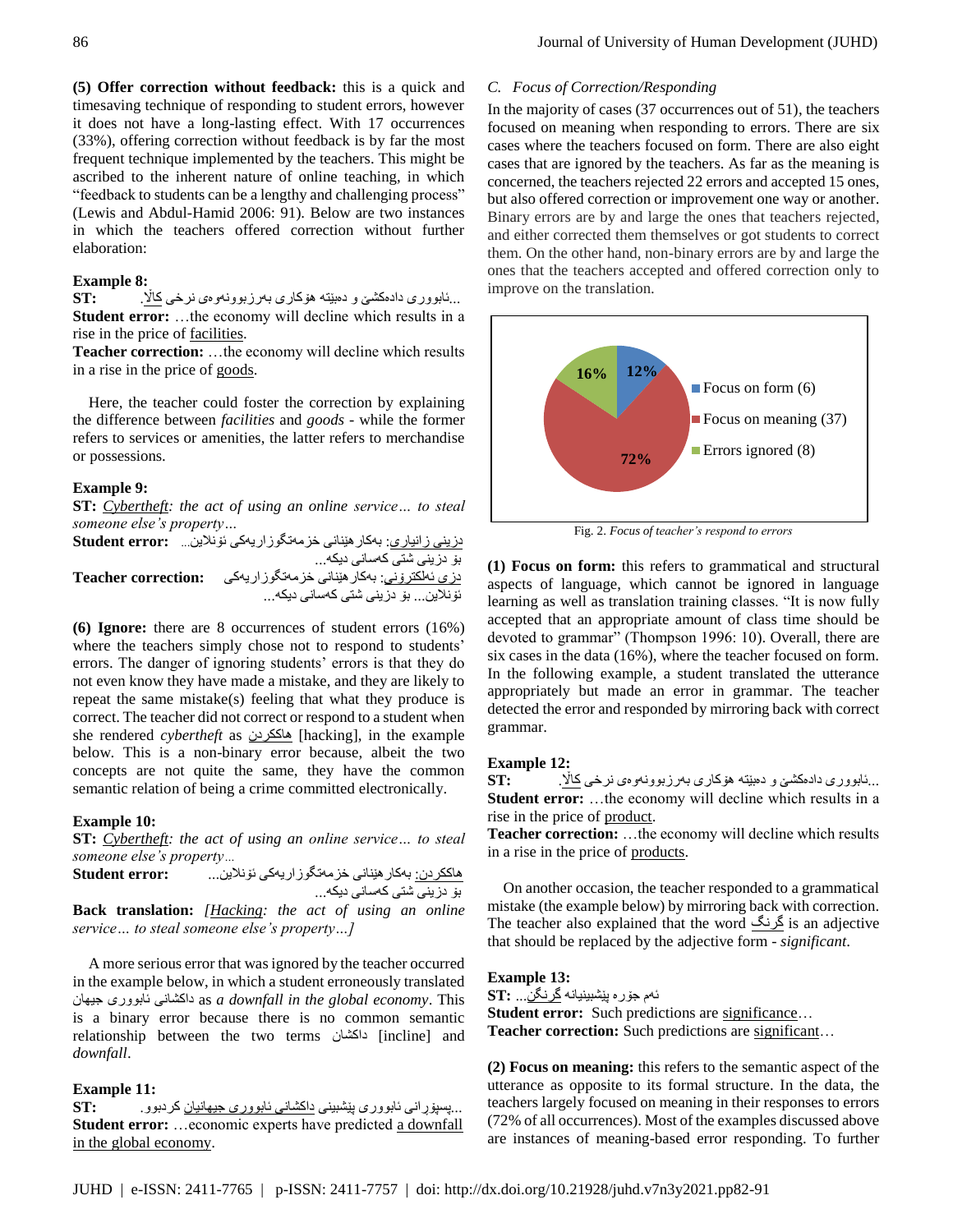explain the point, consider the example below, which is an instance of non-binary error.

# **Example 14:**

**ST:** The claimant must let the court know before the eviction is due to take place.

| <b>Student error:</b>      | بِيْويسته سكالاكار بهيْلَيْت دادگا بز انێت بِيْشْئەو ،ى |
|----------------------------|---------------------------------------------------------|
|                            | چۆڵكر دنەكە جێبەجێبكر ێت.                               |
| <b>Teacher correction:</b> | يێويسته سكالاكار دادگا ئاگاداربكاتموه يێش وادهى         |
|                            | دياريكر اوي چۆلكر دنەكە.                                |

The instance occurs in a legal document. As can be seen, the translation is not a serious error and the teacher accepted it. However, feeling that the reference of time is a key element in the legal document and is missing in the translation, the teacher highlighted the point and suggested an alternative translation that explicitly states the time reference.

#### **CONCLUSION**

It is worth praising that the teachers did not interrupt students in mid-sentence, but allowed them to finish what they wanted to share. The teachers have used an array of error responding techniques, including students' involvement and offering their own corrections (with or without feedback). It can be claimed that the teachers have been successful in as much as they have not interrupted students straightway and they have responded to the vast majority of translation errors (84%) occurred in the chosen online classes. Moreover, teachers' offering of valuable feedback in nearly one-fourth of occurrences has also contributed to the effectiveness of the errors responding process in the online classes.

Nevertheless, the large number of instances (one-third of occurrences) that the teachers responded by offering correction without feedback can be rightly criticized. Moreover, ignoring a considerable number of meaning-related errors (16%) will not lead to a desired outcome as students do not realize they have made a mistake in the first place, let alone correct it.

Finally, it can be concluded that students' errors can be responded to in online translation classes as effectively as traditional classes, provided the teacher chooses the right time to respond and the right technique(s) of responding. It is crucial for any would-be translation teachers and trainers not to interrupt students in mid-sentence. First and foremost, teachers are expected to get individual students to correct their errors, because students learn more effectively when they correct their errors themselves. If this does not work, teachers can ask other students to correct errors made by individual students, provided that the teacher has already established a sense of cooperation in the class. As a last resort, teachers can provide their own corrections only when students struggle to come up with a correct answer.

#### APPENDIX 1

# **Student Translation Errors and Teacher's Corrections**

|                      | <b>Findings in Lesson 1</b> |                                                                                                                    |                                                                                                                                     |                                                                                                                                                     |  |
|----------------------|-----------------------------|--------------------------------------------------------------------------------------------------------------------|-------------------------------------------------------------------------------------------------------------------------------------|-----------------------------------------------------------------------------------------------------------------------------------------------------|--|
|                      | No.                         | ST (English)                                                                                                       | <b>TT</b> with error<br>(Kurdish)                                                                                                   | <b>Teacher</b><br>response/<br>correction                                                                                                           |  |
|                      | 1                           | If you can pay off<br>any arrears,<br>contact the<br>claimant<br>immediately you<br>get this [eviction]<br>notice. | ئەگەر دەتوانيت كرێي<br>كەڵەكەبورى يێشوو<br>بدميت، پەيومندى بكە بە<br>سكالْاكار مو ه<br>راستەوخۆ كەئەم<br>داواكاريهت بهدهست<br>دمگات | ئەگەر دەتوانىت كريى<br>كەڵەكەبورى يێشوو<br>بدميت، پەيو مندى بكە بە<br>سكالْاكار مو ه<br>راستەوخۆ كەئەم<br><u>ئاگادار كر دنەوەت</u><br>بەدەست دەگات. |  |
|                      | $\overline{2}$              | Make sure that<br>you get a receipt<br>for any payments<br>you make.                                               | دأنيابه كه ليست<br>وەردەگرىت بۆ ھەر<br>کر ێیەك كە دەيدەيت.                                                                          | دلْنيابه كه يسوله<br>وەردەگرىت بۆ ھەر<br>کر نِیەك كە دەيدەيت.                                                                                       |  |
|                      | 3                           | the claimant<br>must let the court<br>know before the<br>eviction is due to<br>take place.                         | بِيْو يسنه سكالْاكار مكه<br>بهێڵێت دادگا بز انێت<br>بێۺ۫ۮ <i>ٶ</i> ؈ۜڿۆڵػڔٮنەكە<br>جێۑەجێۑؼڔ ێؾ                                     | يێويسته سكالاكار مكه<br>دادگا ئاگادار بكاتەو ە<br>ییش کاتی دیاریکر او <i>ی</i><br>جِرْ لْكر دنەكە.                                                  |  |
| <b>Binary errors</b> | $\overline{4}$              | Spousal Abuse:<br>physical, sexual,<br>or psychological<br>violence                                                | خيانەتى ھاوسەريى:<br>توندوتیژی جهستهیی و<br>سێکسی و دەروونى                                                                         | <u>توندوتيژي هاوسەريي:</u><br>توندوتیژی جهستهیی و<br>سێکسی و دەروونى                                                                                |  |
|                      | 5                           | he was trying to<br>get custody of<br>their child.                                                                 | هەولْيدەدا<br>سەريەرشتى مندالەكانى<br>بەدەست بێنێت.                                                                                 | هموليدمدا<br>سەرپەرشتى<br>مندالْهكەيان بەدەست<br>بێنێت.                                                                                             |  |
|                      | 6                           | Contact<br>Monday to Friday<br>between the hours<br>of 09:00am -<br>10:15am                                        | يەيو ەندى<br>دوو شەممەتا ھەينىي<br>لەنبران كاتژمير ۹:۰۰ ي<br>بهیانی بو ۱۰ <u>:۰</u> ۱۰<br><u>دوانيو مړنو</u>                        | يەيوەندى<br>دوو شەممەتا ھەينىي<br>لەنيران كاتژمير ۹:۰۰ ی<br>بەيانى بۆ <u>١٥:</u> ١٥ <i>ي</i><br>بەيانى                                              |  |
|                      | 7                           | Cybertheft: the act<br>of using an online<br>service to steal<br>someone else's<br>property                        | دزین <u>ی ر</u> انیاری:<br>بەكار ھێنانى<br>خزمەتگوزاريەكى<br>ئۆنلاين بۆ دزينى<br>شتی کەسانی دیکە                                    | دز <i>ي</i> ئەلكترۆنى:<br>بەكار ھێنانى<br>خز مەتگوز اريەكى<br>ئۆنلاين بۆ دزينى<br>شتی کەسانی دیکە                                                   |  |
|                      | 8                           | the claimant<br>must let the court<br>know before the<br>eviction is due to<br>take place.                         | بِيْو يسته سكالْاكار مكه<br>دادگا ئاگاداربكاتەوە<br><u>پێ</u> شئەو ەي چۆلكر دنەكە<br>جنبەجنىكر نت.                                  | يێويسته سكالاكار مكه<br>دادگا ئاگادار بكاتەو ه<br><u>پنِش کاتی دپار پکر او ی</u><br>جۆلكر دنەكە.                                                    |  |
|                      | 9                           | he was trying to<br>get custody of<br>their child.                                                                 | …هەولدەدات<br>سەر بەر شتى مندالەكانى<br>بەدەست بێنێت.                                                                               | Ignore                                                                                                                                              |  |
| Non-binary errors    | 10                          | Cybercrime:<br>Crimes committed<br>electronically                                                                  | <u>تاواني تهكنهلۆجى:</u> ئەو<br>تاوانانهي بهشێوازي<br>ئەلكترۆنى ئەنجام دە<br>در ێن…                                                 | تاواني ئەلكترۆنى: ئەو<br>تاوانانهي بهشێوازي<br>ئەلكترۆنى ئەنجام<br>دمدر ێن…                                                                         |  |
|                      | 11                          | Cybercrime:<br>Crimes committed<br>electronically                                                                  | <u>هاككردن:</u> ئەو تاوانانەي<br>بەشپوازى ئەلكترۆنى<br>ئەنجام دەدرين…                                                               | Ignore                                                                                                                                              |  |
|                      | 12                          | A lawsuit or<br>action in a court                                                                                  | دۆسيەيەك يان كاريك لە<br>دادگا                                                                                                      | <u>کەبسێك</u> با <i>ن</i> كارێك لە<br>دادگا                                                                                                         |  |
|                      | 13                          | …whose<br>telephone number<br>(if available) is<br>01484 221000                                                    | كه ژماره<br>تەلەڧۆنەكەي (ئەگەر<br>بەردەست بوو) برېتېيە<br>.12A25771d                                                                | كە ژمارە<br>تەلەڧۆنەكە <i>ي</i> (ئەگەر<br>بەر دەست <u>بێت</u> ) بر يتييە<br>.12A27714                                                               |  |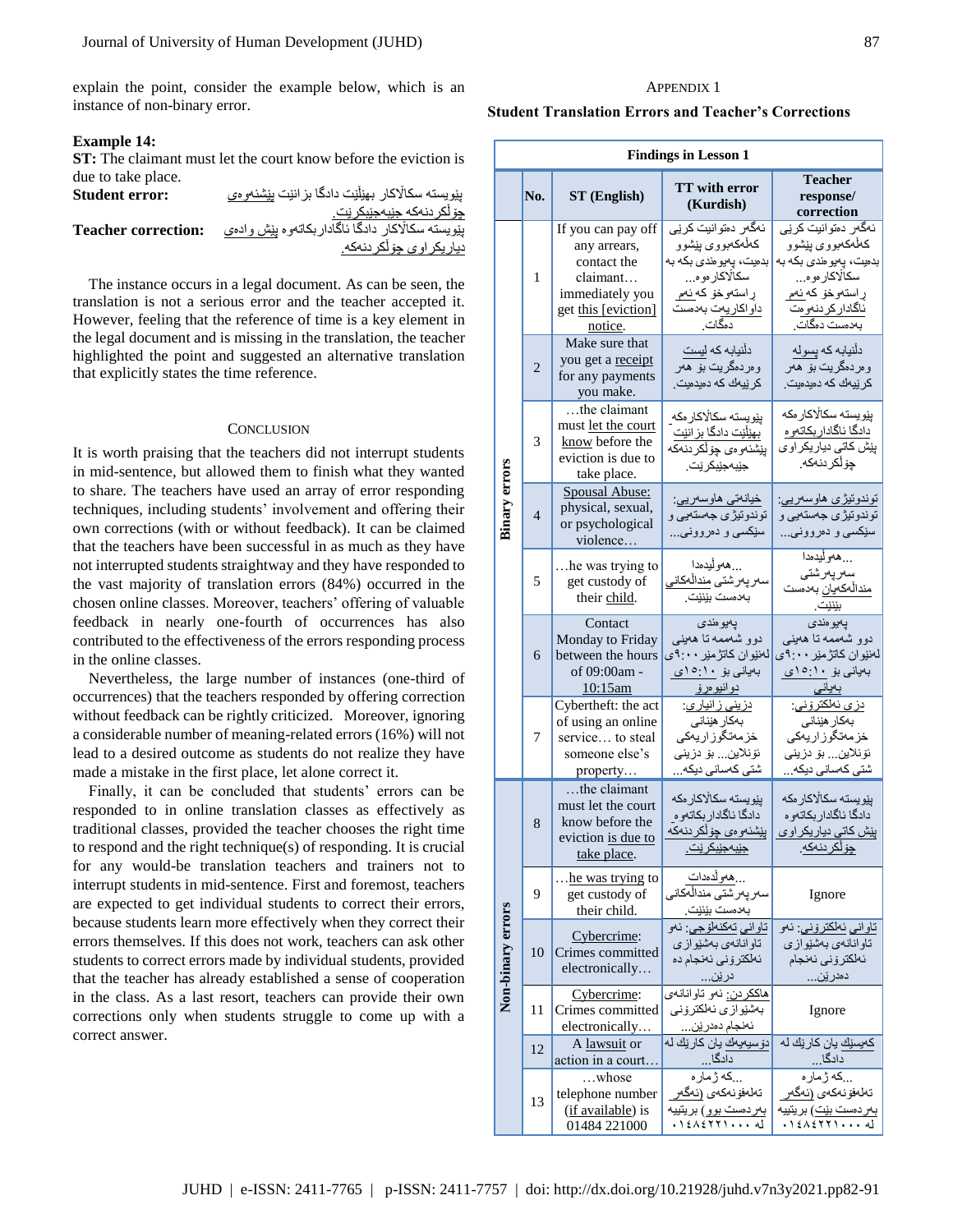|                      | 14                                                              | Embezzlement:<br>The illegal<br>transfer of money<br>or property for<br>personal use                                   | گەندەڵى: گواستنەوەي<br>ناياسايي پار ه و موڵك و<br>بەكار ھێنانى بۆ<br>بەرز مومندى تايبەتى                    | بەھەدەردان:<br>گو استنەو ەي ناياسايى<br>پار ه و موڵك و<br>بەكار ھێنانى بۆ<br>بەرژ مومندى تايبەتى.          |  |
|----------------------|-----------------------------------------------------------------|------------------------------------------------------------------------------------------------------------------------|-------------------------------------------------------------------------------------------------------------|------------------------------------------------------------------------------------------------------------|--|
|                      | <b>Findings in Lesson 2</b>                                     |                                                                                                                        |                                                                                                             |                                                                                                            |  |
|                      | <b>TT</b> with error<br>No.<br><b>ST</b> (Kurdish)<br>(English) |                                                                                                                        | <b>Teacher</b><br>response/<br>correction                                                                   |                                                                                                            |  |
|                      | 1                                                               | پسپۆرانى ئابوورى<br>بیشبینی <u>داکشانی</u><br><u>ئابووري جيهانيان</u><br>كردبوو.                                       | economic<br>experts have<br>predicted a get<br>down in the global<br>economy.                               | economic<br>experts have<br>predicted a decline<br>in the global<br>economy.                               |  |
|                      | $\overline{2}$                                                  | پسپۆړانىي ئابوورى<br>بِیْشْبِینی <u>داکشانی</u><br>ئابووري جيهانيان<br>کر دبو و .                                      | economic<br>experts have<br>predicted a<br>downfall in the<br>global economy.                               | Ignored                                                                                                    |  |
|                      | 3                                                               | <u>بەويێيەي ق</u> ەير انى<br>سالَّمي 2008 بازاره<br>دار ابیهکان و خانووبهره<br>ي گرتهوه.                               | accordingly the<br>2008 crisis<br>affected financial<br>markets and real<br>estate.                         | because the<br>2008 crisis<br>affected financial<br>markets and real<br>estate.                            |  |
|                      | $\overline{4}$                                                  | بەوپێيەي قەيرانى<br>سالْمی 2008 باز اړه<br>دار ابیهکان و <u>خانووبهره</u><br>ي گرتهوه.                                 | because the<br>2008 crisis<br>affected financial<br>markets and<br>estate.                                  | because the<br>2008 crisis<br>affected financial<br>markets and real<br>estate.                            |  |
|                      | 5                                                               | <u>کۆي گشتى ب</u> ەر ھە <i>مى</i><br><u>جيهان</u>                                                                      | General Global<br>Sum                                                                                       | Ignored                                                                                                    |  |
|                      | 6                                                               | قەبر انى ساڵى 2008<br>باز اړه دار اييهکان و<br>خانووبەرەي <u>گرتەوە</u> .                                              | the 2008 crisis<br>concluded<br>financial markets<br>and real estate.                                       | the 2008 crisis<br>included financial<br>markets and real<br>estate.                                       |  |
| <b>Binary errors</b> | $\tau$                                                          | له قەبر انى سالْى 2020<br>دا ئابوورى <u>دادمكشىّ</u>                                                                   | The 2020 crisis<br>will result in an<br>economic<br>inflation                                               | The 2020 crisis<br>will result in an<br>economic<br>incline.                                               |  |
|                      | 8                                                               | نابو و ر ی دادمکشن و<br>دميټنه هوکار ی به<br>رزبوونهوهي نرخى<br>كالا.                                                  | the economy<br>will decline which<br>results in a rise in<br>the price of<br>facilities.                    | the economy<br>will decline which<br>results in a rise in<br>the price of goods.                           |  |
|                      | 9                                                               | سەر متاي قەير انەكە<br>له ويلاياته يهكگرتووه<br>كاني ئەمريكاوە دەردەكە<br>وێ و دواتر زۆربەي<br>جيهان <u>دهگرنتهوه.</u> | the crisis will<br>first appear in the<br>US including most<br>of the world.                                | the crisis will<br>first appear in the<br>US and then<br>covers most of the<br>world.                      |  |
|                      | 10                                                              | بەشنك لەسندوقەكانى<br>دأنيايى ييشبينى دمكنن<br>له ماوەي دوو سالْدا پێنج<br>ولاتي ئەوروپا مايە<br>پوو چ ببن…            | Some<br>confirmations<br>predict that five<br>European<br>countries will go<br>bankrupt within<br>two years | Some insurance<br>funds predict that<br>five European<br>countries will go<br>bankrupt within<br>two years |  |
|                      | 11                                                              | بەشنك لەسندوقەكانى<br>دأنيايى ييشبينى دمكنن<br>له ماوەي دوو سالْدا پێنج                                                | Some security<br>funds predict that<br>five European<br>countries will go                                   | Some <i>insurance</i><br>funds predict that<br>five European<br>countries will go                          |  |

|                   |    | ولاتي نەوروپا مايە<br>پوو چ ببن…                                                                                                                    | bankrupt within<br>two years                                                                                                     | bankrupt within<br>two years                                                                                                |
|-------------------|----|-----------------------------------------------------------------------------------------------------------------------------------------------------|----------------------------------------------------------------------------------------------------------------------------------|-----------------------------------------------------------------------------------------------------------------------------|
|                   | 12 | …له ماوهي دوو سالدا<br>بِيْنج ولاتي نهوروپا مايه<br>پووچ ببن و <u>لمب</u> ر امبه<br><u>ریشدا</u> ئابووریبی چین و<br>.<br>ھیندستان گەشە بكە <i>ن</i> | five European<br>countries will go<br>bankrupt within<br>two years, in<br>return, Chinese<br>and Indian<br>economies will        | five European<br>countries will go<br>bankrupt within<br>two years, in turn,<br>Chinese and<br>Indian economies             |
|                   |    |                                                                                                                                                     | grow.                                                                                                                            | will grow.                                                                                                                  |
|                   | 13 | پیشبینی <u>ق</u> میر انی دار ایی<br>له ۲۰۲۱دا                                                                                                       | economic crisis in<br>2020                                                                                                       | Prediction of global Prediction of global<br>financial crisis in<br>2020                                                    |
|                   | 14 | پسپۆړانى ئابوورى<br>بِیْشْبین <i>ی</i> <u>داکشانی</u><br>ئابوورى جيهانيان<br>کر دبوو .                                                              | have predicted a<br>decrease in the<br>global economy.                                                                           | economic expertseconomic experts<br>have predicted a<br>downturn in the<br>global economy.                                  |
|                   | 15 | ئەم جۆر ە پێشبینیانە<br><u>گرنگن.</u>                                                                                                               | Such predictions are uch predictions are<br>significance                                                                         | significant                                                                                                                 |
|                   | 16 | ۔<br>کۆي گشتى بەر ھە <i>مى</i><br>جيهان                                                                                                             | General Global<br>Sum                                                                                                            | Gross Global<br>Product                                                                                                     |
|                   | 17 | جيهان                                                                                                                                               | <b>Total Global</b><br>Product                                                                                                   | Gross Global<br>Product                                                                                                     |
|                   | 18 | شەر <i>ي</i> باز رگانيى نێوان<br>چين و ئەمرىكا<br>دەستيپێكردووه.                                                                                    | Trade /trad/ war<br>between the US and<br>China has begun.                                                                       | Trade /treid/ war<br>petween the US and<br>China has already<br>begun.                                                      |
|                   | 19 | <u>شەرى بازرگانيى</u> نێوان<br>چين و ئەمريكا<br>دەستيپيكر دووه.                                                                                     | <b>Business war</b><br>between the US and<br>China has begun.                                                                    | Trade war between<br>the US and China<br>has already begun.                                                                 |
|                   | 20 | …نابووري دادمكشني و<br>دميټه هوکاری به<br>رزبوونەوەي نرخى<br>كالا.                                                                                  | the economy<br>will decline which<br>results in a rise in<br>the price of<br>product.                                            | the economy<br>will decline which<br>results in a rise in<br>the price of<br>products.                                      |
| Non-binary errors | 21 | بەوپێيەي قەيرانى<br>سالْي 2008 باز ار ه<br>دار ابيهكان و خانووبهره<br>ي گرتهوه.                                                                     | because the<br>2008 crisis<br>affected financial<br>markets and<br>accommodation.                                                | because the<br>2008 crisis<br>affected financial<br>markets and real<br>estate.                                             |
|                   | 22 | قەير انەكە كاريگەرى لە<br>سهر نرخي نهوت و<br>باز ار ی بشکهکان و ته<br>نانەت بەھاي دۆلار ي ئە<br>مريكيش دمييت.                                       | The crisis affected<br>the price of oil,<br>stock markets and<br>even the value of<br>the US dollar.                             | The crisis will<br>have an effect on<br>the price of oil,<br>stock markets and<br>even the value of<br>the US dollar.       |
|                   | 23 | …له ماوهي دوو سالدا<br>بِيْنج ولاتي نهوروپا مايه<br>پووچ ببن و لهبهرامبه<br>ريشدا ئابووريى چين و<br>ھیندستان گەشە بكەن.                             | five European<br>countries will go<br>bankrupt within<br>two years, in<br>eturn, Chinese and<br>Indian economy<br>will increase. | five European<br>countries will go<br>bankrupt within<br>two years, in turn,<br>Chinese and<br>Indian economy<br>will grow. |
|                   | 24 | بەينى ئامار مكان، ئە<br>مريكا بەرێڑەى 2.5٪<br>گەشەي ئابوورى<br>تۆماركردووه.                                                                         | The statistics<br>recorded 2.5%<br>economic growth                                                                               | The figures suggest<br>suggest the US has he US has recorded<br>2.5% economic<br>growth                                     |
|                   | 25 | گەشەكر دنەكە بەھۆى<br>زۆربوونى خەرجيى بە<br>کاربەر <u>و خستنەرووي</u><br>سيولەيەكى زۆرەوەيە…                                                        | the growth is<br>due to increased<br>consumption<br>expenditure and<br>increased offer of<br>liquidity                           | the growth is<br>due to increased<br>consumption<br>expenditure and<br>increased supply<br>of liquidity                     |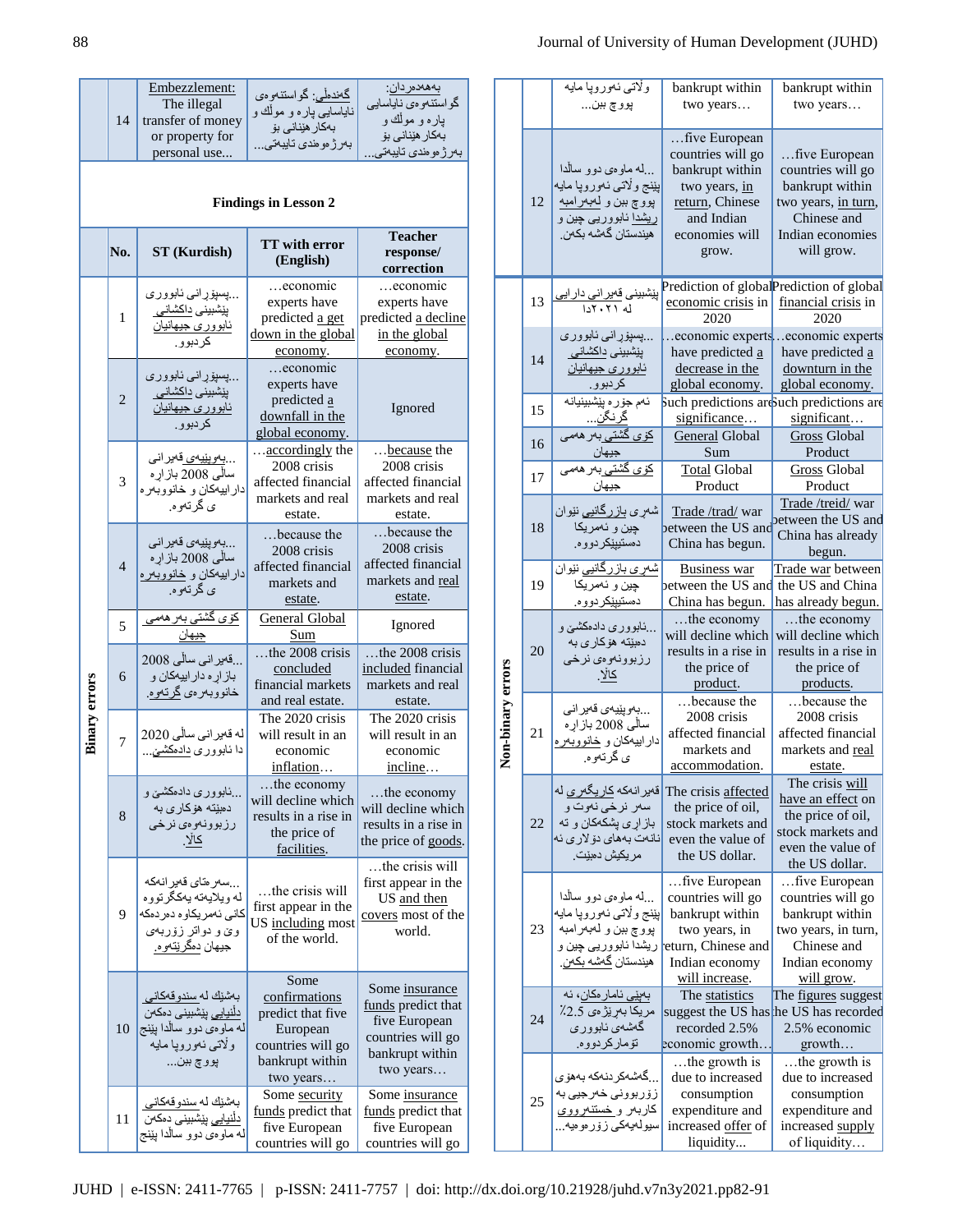| <b>Findings in Lesson 3</b> |                |                                                                                                                                        |                                                                                                                                                 |                                                                                                                                                 |
|-----------------------------|----------------|----------------------------------------------------------------------------------------------------------------------------------------|-------------------------------------------------------------------------------------------------------------------------------------------------|-------------------------------------------------------------------------------------------------------------------------------------------------|
|                             | No.            | ST (English)                                                                                                                           | TT with error<br>(Kurdish)                                                                                                                      | <b>Teacher</b><br>response/<br>correction                                                                                                       |
|                             | $\mathbf{1}$   | With time, and the<br>help of friends, he<br>decided that his<br>only chance to<br>make his life work<br>was to let go of<br>the anger | لەگەڵ كات و بە<br>پار مەتى ھاورێكانى ئەو<br>بړيار مي دا كه تاكه ههل<br>بۆ ژيان كه كار دمكات<br>لەسەرى واز ھێنانە لە<br>تورەيى                   | <u>به تێپ</u> ەر بوونى كات و بە<br>پار مەتى ھاورنكانى ئەو<br>بړیار می دا که تاکه هال<br>بۆ ژپان كه كار دەكات<br>لەسەرى واز ھێنانە لە<br>تورميي… |
|                             | $\overline{c}$ | With time, and the<br>help of friends, he<br>decided that his<br>only chance to<br>make his life work<br>was to let go of the<br>anger | لەگەلْ كات و بە يار مەتى<br>هاوړ ێکاني ئەو بړيار ەي<br>دا كه تاكه هەل بۆ ژپان<br>كه كار دمكات لهسهرى<br>واز هینانه له تور میی                   | Ignored                                                                                                                                         |
|                             | 3              | With time, and the<br>help of friends, he<br>decided that his<br>only chance to<br>make his life work<br>was to let go of<br>the anger | به نټپهر بووني کات و به<br>پار مەتى ھاورنكانى ئەو<br>بړيار می دا که تاکه<br>چانس ب <u>ۆ ئەنجامدانى</u><br>كاري ژياني ئەوەيە واز<br>له رق بهێنێت | Ignored                                                                                                                                         |
| <b>Binary errors</b>        | 4              | to let go of the<br>anger, and<br>somehow forgive<br>the offender.                                                                     | واز له رق بهێنێت و<br>له تاو انبار مکه خوشبيت.                                                                                                  | Ignored                                                                                                                                         |
|                             | 5              | The first group<br>remains prisoners<br>of their own anger<br>and bitterness.                                                          | <u>گروپی</u> پهکەمی<br>بهندکر اوان توره و داخ<br><u>له دڵن.</u>                                                                                 | گرویی یهکهم دهنه دیلی<br>دهستی تور میی و کینه <i>ی</i><br><u>دليان.</u>                                                                         |
|                             | 6              | After any major<br>loss, there is<br>always a<br>mourning process.                                                                     | دوای له دمستدانی هەر<br>شنتیکی گەورە ھەمىشە<br>سەركەوتتێك ھەيە.                                                                                 | دواي هەر لە<br>دەستدانێكى گەورە<br>ھەمىشە برۆسەيەكى<br>خەمبارى ھەيە.                                                                            |
|                             | 7              | After any major<br>loss, there is<br>always a<br>mourning process.                                                                     | دواي هەر لە<br>دەستدانێکى گەور ە<br>هەمىشە كردار ھەيە.                                                                                          | دواي هەر لە<br>دەستدانێكى گەور ە<br>ھەمىشە برۆسەيەكى<br>خەم ھەيە.                                                                               |
|                             | 8              | But ultimately, the<br>question is<br>whether the<br>experience makes<br>you harder or<br>softer.                                      | بەلام لە كۆتاييدا،<br>پرسيار مكه ئەوميە<br>که دمتکات به کهسیکی<br>دلْر ەق يان دلسۆز .                                                           | بەلّام لە كۆتاييدا،<br>پرسپار مکه<br>ئەوەيە <u>ئايا ئە</u> و<br><u>ئەزموونە بەھێزىرت</u><br><u>دمكات يان لاواز تر .</u>                         |
|                             | 9              | But ultimately, the<br>question is<br>whether the<br>experience makes<br>you harder or<br>softer.                                      | بەلام لە كۆتاييدا،<br>بر سيار مكه ئەو ميە ئەو<br>ئەزموونانە وات<br>لێدمکەن بەھێز تر بیت<br>بان لاوازنر.                                         | بەلام لە كۆتاييدا،<br>پرسپار مکه<br>ئەوەيە ئايا ئەو<br>ئەز موونە بەھێزىرت<br>دمكات يان لاوازتر.                                                 |
|                             | 10             | to let go of the<br>anger, and<br>somehow forgive<br>the offender.                                                                     | واز له ړق بهێنێت و<br>له تاو انبار مکه خوشبيت.                                                                                                  | Ignored                                                                                                                                         |
| Non-binary errors           | 11             | After any major<br>$loss,$ there is<br>always a<br>mourning process.                                                                   | دوای ههر زیانتکی<br>گەورە ھەمىشە خەمێك<br>هەيە.                                                                                                 | دواي <u>ه</u> ر له<br>دەستدانێكى گەور ە<br>ھەمىشە يرۆسەيەكى<br><u>خەم ھەيە.</u>                                                                 |
|                             | 12             | The tragedy saw<br>Sandy descend<br>into a personal                                                                                    | ئەو تراژيديەي ساندى<br><u>و رقەوه.</u>                                                                                                          | ئەو تراژيديەي ساندى<br>بینی <u>خستی</u> ه ناو دوخیکی <mark>بینی ر وخاندیه ناو ئاز ار</mark><br><u>له ئازار تورمیی.</u>                          |

| $n \cdot n$<br>$n \epsilon$<br> |  |
|---------------------------------|--|
|                                 |  |

# APPENDIX 2

Online Class Observation: Responding to Errors (Lesson 1)

**Title of lesson 1:** Practical Legal Translation (English into Kurdish)

**Main aim(s) of lesson:** (1) to train students on translating legal texts, specifically focusing on legal terminology; and (2) to introduce students to a set of common English legal and criminological terms along with their Kurdish translation.

# **1. Types of correction**

Put a tick  $(\checkmark)$  in the relevant boxes below every time you hear the teacher use the following correction techniques.

|      | <b>Type</b>                                                    | <b>Occurrence</b>  | <b>Total</b> |
|------|----------------------------------------------------------------|--------------------|--------------|
|      | Interrupt student                                              |                    |              |
| When | Delay to end of student utterance<br>(end of translation unit) | 1111111<br>1111111 | 14           |
|      | Delay to end of activity                                       |                    |              |
|      | Mirror with correction                                         |                    |              |
|      | Get student to correct                                         |                    |              |
| How  | Asking other student(s) to<br>correct                          |                    | 1            |
|      | Offer correction with feedback                                 | イイイイイ              | 5            |
|      | Offer correction without<br>feedback                           | 11111              | 5            |
|      | Ignore                                                         |                    |              |

# **2. Focus of correction/responding**

Note down the kind of response that the teacher gives to any student errors as to whether the teacher focuses

on form or meaning (you may need to mark more than one box for a response).

|              | <b>Type</b>                                  | <b>Occurrence</b> | <b>Total</b> |
|--------------|----------------------------------------------|-------------------|--------------|
| <b>Corn</b>  | <b>Correct overtly</b>                       |                   |              |
| $rac{1}{2}$  | <b>Correct covertly</b>                      |                   |              |
| meaning<br>5 | <b>Reject meaning</b><br>(binary errors)     | 77777             |              |
| Focus        | <b>Accept meaning</b><br>(non-binary errors) | マイイイ              |              |
|              | Ignore                                       |                   |              |

## APPENDIX 3

Online Class Observation: Responding to Errors (Lesson 2)

**Title of lesson 2:** Practical Translation of Economic Texts (Kurdish into English)

**Main aim(s) of lesson:** to train students on translating economics texts, specifically focusing on economic terminology.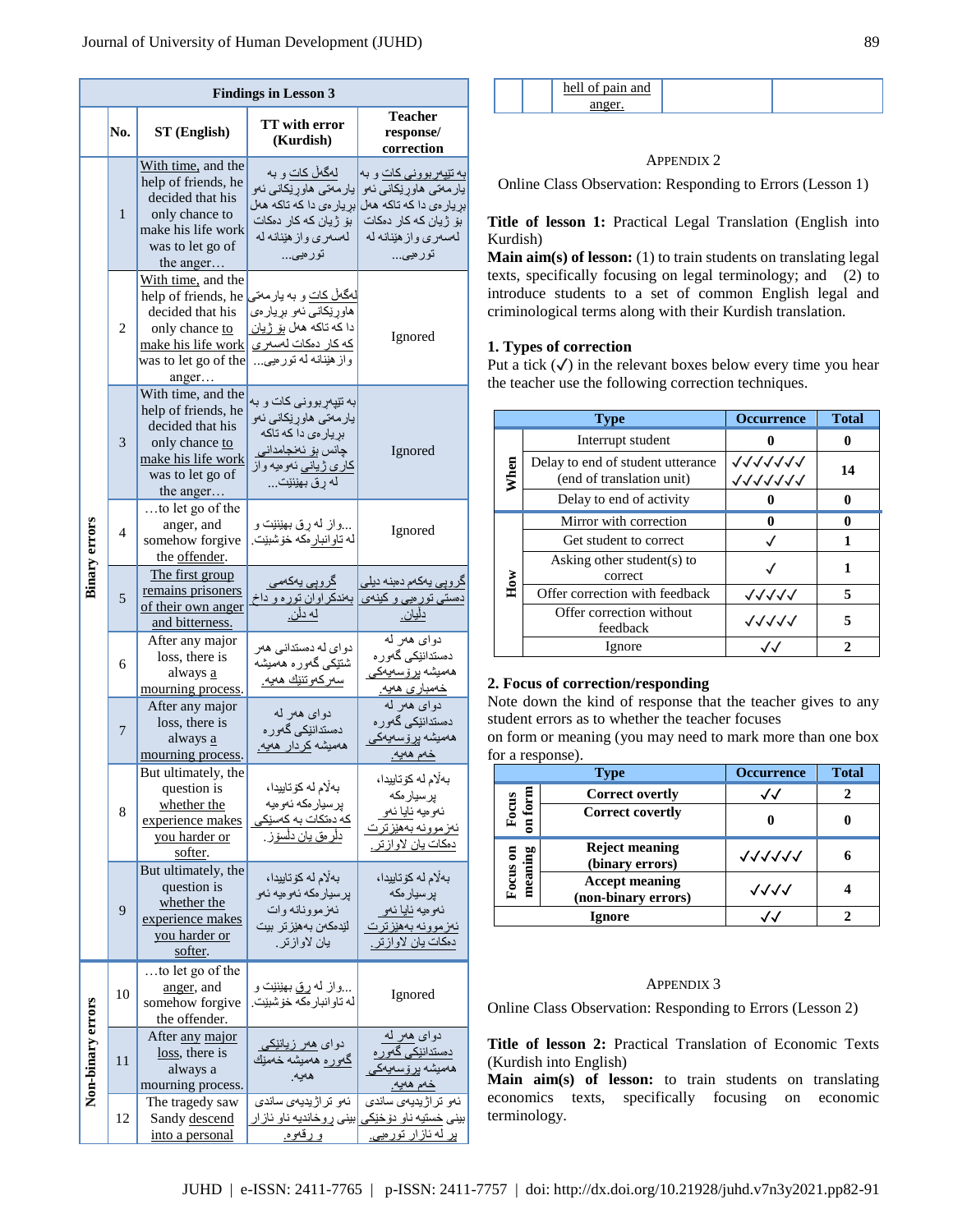# **1. Types of correction**

Put a tick  $(\checkmark)$  in the relevant boxes below every time you hear the teacher use the following correction techniques.

|      | <b>Type</b>                                                       | <b>Occurrence</b>                                  | <b>Total</b> |
|------|-------------------------------------------------------------------|----------------------------------------------------|--------------|
| When | Interrupt student                                                 | 0                                                  | 0            |
|      | Delay to end of student<br>utterance (end of<br>translation unit) | 77777<br>111111<br><b>111111</b><br><b>1111111</b> | 25           |
|      | Delay to end of activity                                          | 0                                                  | 0            |
| How  | Mirror with correction                                            | √√                                                 | $\mathbf{2}$ |
|      | Get student to correct                                            |                                                    | 1            |
|      | Asking other student(s) to<br>correct                             | 77777                                              | 5            |
|      | Offer correction with<br>feedback                                 | ノノノノノ                                              | 5            |
|      | Offer correction without<br>feedback                              | ノノノノノ<br>11111                                     | 10           |
|      | Ignore                                                            | $\sqrt{\sqrt{2}}$                                  | 2            |

# **2. Focus of correction/responding**

Note down the kind of response that the teacher gives to any student errors as to whether the teacher focuses

on form or meaning (you may need to mark more than one box for a response).

| <b>Type</b> |                                       | <b>Occurrence</b> | <b>Total</b> |
|-------------|---------------------------------------|-------------------|--------------|
| 5           | Correct overtly                       | √√√               |              |
| Focus       | Correct covertly<br>(mirroring back)  |                   |              |
| 5           | Reject meaning<br>(binary errors)     | ヘヘヘヘヘ<br>11111    | 10           |
| Focus       | Accept meaning<br>(non-binary errors) | ノノノノノ             |              |
| lgnore      |                                       |                   |              |

# APPENDIX 4

Online Class Observation: Responding to Errors (Lesson 3)

**Title of lesson 3:** Practical Translation of a General Text (English into Kurdish)

**Main aim(s) of lesson:** to train students on translating general texts to produce a natural-sounding translation.

# **1. Types of correction**

Put a tick  $\mathcal{F}$  in the relevant boxes below every time you hear the teacher use the following correction techniques.

| <b>Type</b> |                                                                   | <b>Occurrence</b>        | <b>Total</b> |
|-------------|-------------------------------------------------------------------|--------------------------|--------------|
| When        | Interrupt student                                                 |                          |              |
|             | Delay to end of student<br>utterance (end of translation<br>unit) | 111111<br>111111         | 12           |
|             | Delay to end of activity                                          |                          | 0            |
| How         | Mirror with correction                                            |                          | 0            |
|             | Get student to correct                                            |                          | 1            |
|             | Asking other student(s) to<br>correct                             | $\sqrt{\sqrt{2}}$        | 3            |
|             | Offer correction with feedback                                    | √√                       | $\mathbf{2}$ |
|             | Offer correction without<br>feedback                              | $\mathcal{J}\mathcal{J}$ | 2            |
|             | Ignore                                                            | ノノノノ                     |              |

# **2. Focus of correction/responding**

Note down the kind of response that the teacher gives to any student errors as to whether the teacher focuses

on form or meaning (you may need to mark more than one box for a response).

|                     | <b>Type</b>                           | <b>Occurrence</b> | <b>Total</b> |
|---------------------|---------------------------------------|-------------------|--------------|
| Focus on<br>form    | Correct overtly                       |                   |              |
|                     | Correct covertly                      |                   |              |
| Focus on<br>meaning | Reject meaning<br>(binary errors)     | 111111            |              |
|                     | Accept meaning<br>(non-binary errors) | $\checkmark$      | 2            |
|                     | Ignore                                | JJJJ              |              |

#### **REFERENCES**

- Allwright, D., and Bailey, K. M. (1991). *Focus on the Language Classroom: An Introduction to Classroom Research for Language Teachers*. Cambridge: Cambridge University Press.
- Amara, N. (2015). 'Errors Correction in Foreign Language Teaching'. The Online Journal of New Horizons in Education. 5 (3), pp. 58–68.
- Baker, M. (2018). In Other Words: A Coursebook on Translation. (3rd ed.) London and New York: Routledge.
- Carl, M., and Báez, M. C. T. (2019). 'Machine Translation Errors and the Translation Process: A Study across Different Languages'. Journal of Specialised Translation, (31), pp. 107–132.
- Edge, J. (1989). Mistakes and Correction. New York: Longman.
- Ghasemi, H. and M., Hasemian (2016). 'A Comparative Study of Google Translate Translations: An Error Analysis of English-to-Persian and Persian-to-English Translations'. English Language Teaching. 9(3), pp. 13–17.
- Gouadec, D. (1989). 'Comprendre, évaluer, prévenir. Pratique, ensei- gnement et recherche face à l'erreur et à la faute en traduction',  $\frac{1}{25}$ TTR, 2(2), pp. 35–54. $\frac{1}{25}$
- Gower, R., Phillips, D. and Walters, S. (1995). Teaching Practice Handbook. Oxford: Macmillan Heinemann.
- Hansen, G. (2010). Translation 'Errors'. In: Gambier, Y., van Doorslaer, L. (eds). Handbook of Translation Studies. Amsterdam: John Benjamins, pp. 385–388.